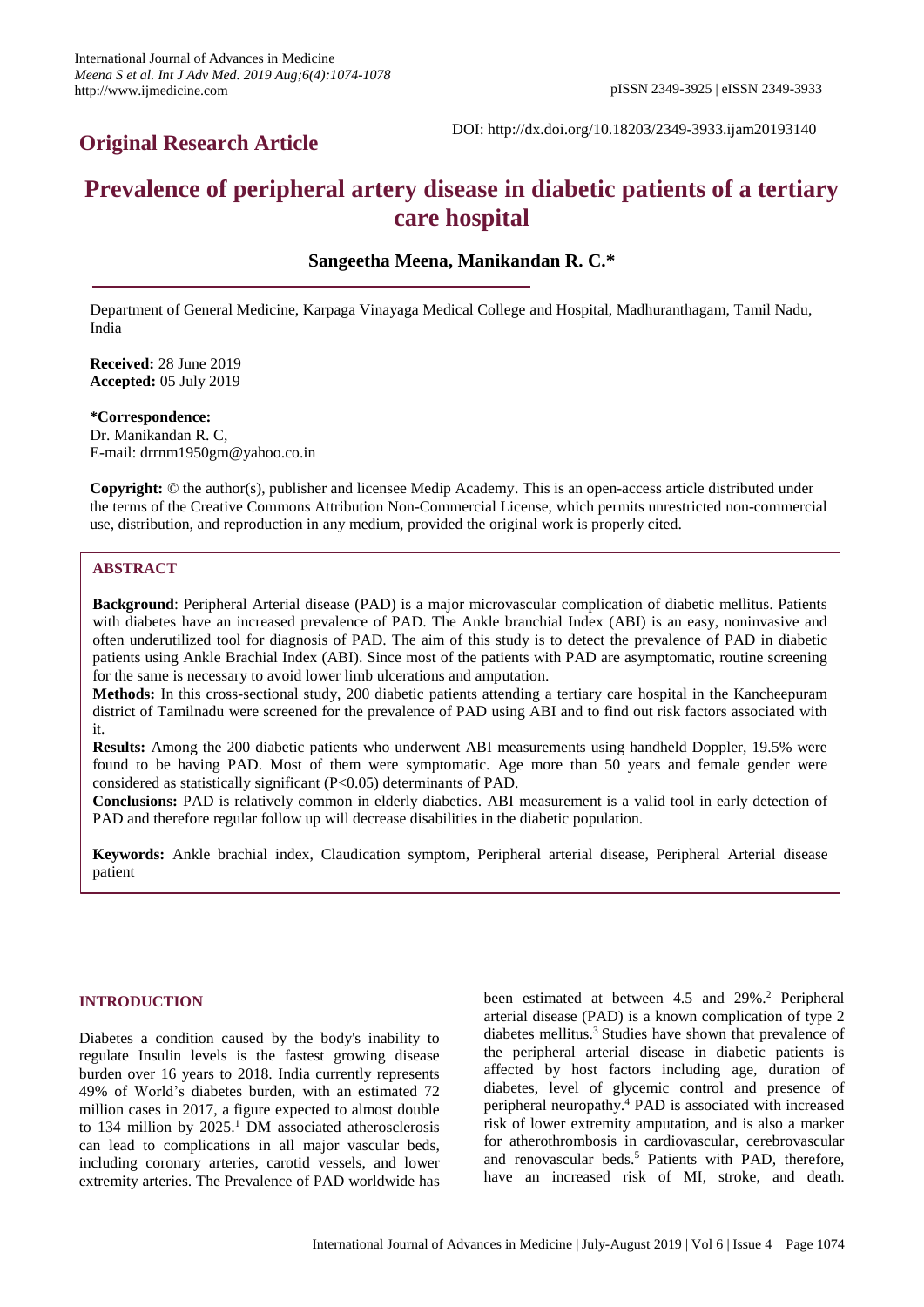Additionally, PAD causes significant long-term disability in diabetic patients. In may be asymptomatic or may manifest as symptoms of compromised blood flow with exercise (mainly intermittent claudication ) or in severe cases, at rest.<sup>6</sup> More than 50% of diabetics have obvious atherosclerotic cardiovascular disease within 15 years of the onset of diabetes and are 20 times more likely to have significantly lower extremity arterial disease than nondiabetics. 7

# **METHODS**

This is a cross-sectional study. It was conducted over a period of 3 months that is from June 2018 to August 2018 at Karpaga Vinayaga Institute of Medical Sciences, Tamilnadu after getting the Institutional ethical committee clearance. Assuring the prevalence of Peripheral Arterial disease as 14.5% with a power of 80% an absolute precision of 5% and a confidence level of 95% sample size was around 200. The study participants were selected based on convenient sampling. About 200 diabetic patients aged between 30-70 who were willing to participate in the study were included.

Those who had limb amputation or ulceration proximal to head of metatarsal of one or both lower limbs and amputation proximal to the wrist of one or both arms were excluded. Patients with prior bypass surgeries to lower limb arteries and those who had acute limb ischemia on cuff inflation were also excluded. The diagnostic criteria for PAD based on the ABI are interpreted as follows:<sup>1,3,7</sup>

- Normal if 0.91–1.30
- Mild obstruction if 0.70–0.90
- Moderate obstruction if 0.40–0.69
- Severe obstruction if  $< 0.40$
- Poorly compressible if  $>1.30$

An ABI value >1.3 suggests poorly compressible arteries at the ankle level due to the presence of medial arterial calcification. This renders the diagnosis of PAD by ABI alone less reliable. Due to the high estimated prevalence of PAD in patients with diabetes, a screening ABI should be performed in patients >50 years of age who have diabetes. If normal, the test should be repeated every 5 years. A screening ABI should be considered in diabetic patients <50 years of age who have other PAD risk factors (e.g., smoking, hypertension, hyperlipidemia, or duration of diabetes >10 years). A diagnostic ABI should be performed in any patient with symptoms of PAD. It should be noted that in the evaluation of the individual patient there may be errors and that the reliability of any diagnostic test is dependent on the prior probability of disease (Bayes' Theorem).

#### *Study instrument*

Height and Weight of the patient were measured using stadiometer and weighing machine respectively. Diamond mercury sphygmomanometer was used to record blood pressure. Handheld life Doppler from Wallach surgical Brand from Diabetic foot care was used to measure ABI. Demographic data were collected using a Questionnaire.

#### *ABI measurement*

The ABI is performed by measuring the systolic blood pressure from both branchial arteries and from both the dorsal pedis and posterior tibial arteries after the patient has been at rest in the supine position for 10 minutes.<sup>2,4,5</sup>

ABI is then calculated in each leg, using the formula:

 Highest Pressure in Right foot  $Right$   $ABI =$  ----Highest pressure in both arms

Normal ABI ranges from 1.0-1.4. Values above 1.4 suggest noncompressible calcified vessel. A normal below 0.9 is considered diagnostic of PAD.

# **RESULTS**

Among the sample population, 36.5% were in the age group of 51-60 years and the least was in the age of 31-40 years accounting for 8.5% Among them, 61.5% were females, 69% had diabetes more than 10 years. 88% had HbA1C>6.5% 51.5% were in the obesity range considering their BMI.

## **Table 1: Characteristics and diabetes pattern among sample population.**

| <b>Demographic</b><br><b>Categorization</b><br>details |                | N   | $\frac{0}{0}$ |
|--------------------------------------------------------|----------------|-----|---------------|
| Age group                                              | $31 - 40$      | 17  | 8.5           |
|                                                        | $41 - 50$      | 54  | 27            |
|                                                        | 51-60          | 73  | 36.5          |
|                                                        | 61-70          | 45  | 22.5          |
|                                                        | >70            | 11  | 5.5           |
| Sex                                                    | Male           | 77  | 38.5          |
|                                                        | Female         | 123 | 61.5          |
| Duration of                                            | $<$ 10 years   | 139 | 69.5          |
| diabetes                                               | $>10$ years    | 61  | 30.5          |
| HBA1C                                                  | <6.5           | 24  | 12            |
|                                                        | >6.5           | 176 | 88            |
|                                                        | Normal         | 36  | 18            |
| Body mass                                              | Overweight     | 49  | 24.5          |
| index                                                  | Obese          | 103 | 51.5          |
|                                                        | Morbidly obese | 12  | 6             |

Table 1 shows, among the 200 persons, 39 had PAD accounting for a prevalence rate of 19.5%. The male were 38.5 %, females were 61.5% 0.139 patients were known diabetic for more than 10 years and 61 patients were diabetic less than 10 years. HbA1c level was <6.5% in 24 patients and >6.5% levels were observed in 176 patients.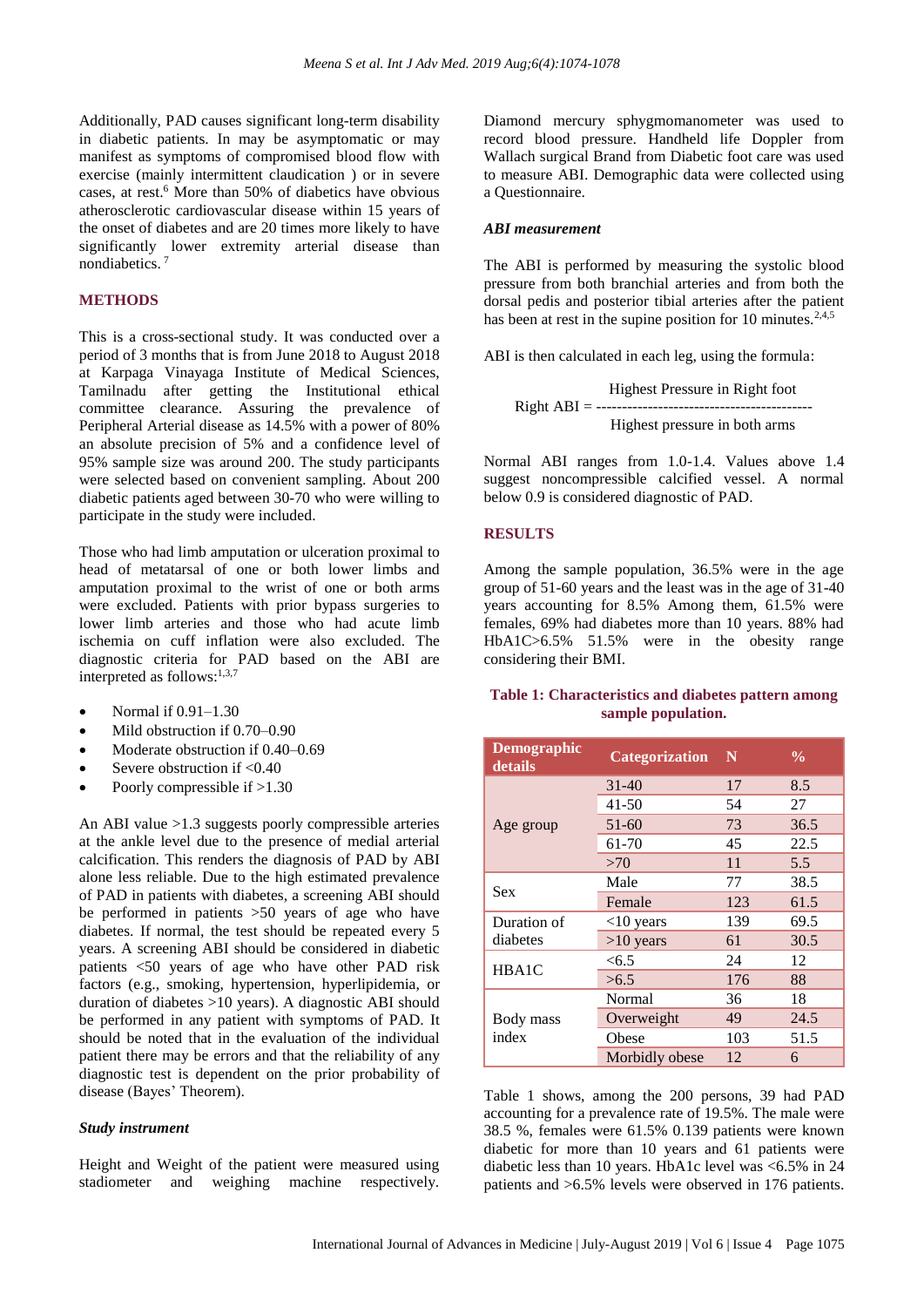In 200 patients, normal weights were 36 patients, overweight categories were 49 patients, obese were 103 patients and morbidly obese were 12 patients. In the present study, the prevalence of PAD was 19.5% in T2DM patients. The prevalence of PAD among diabetic patients as observed in different studies varies substantially. Using ABI as criteria its prevalence varies from as low as 3.5% in newly diagnosed diabetics to as high as 42.6% in a study population with median age 52.5 years whereas based on a combination of ABI and symptomatic criteria, its prevalence could be as high as 87.2%. There are studies that show a variability in ethnicity to be responsible for the prevalence of PAD

among the determinants, age>50years had a significant association  $(P<0.029)$  with prevalence of PAD. Female gender also had a significant association with PAD  $(P=0.052)$ .

#### **Table 2: Prevalence of peripheral arterial disease.**

| <b>Peripheral arterial</b><br>disease | <b>Frequency Percentage</b> |      |
|---------------------------------------|-----------------------------|------|
| PAD present                           | 39                          | 19.5 |
| PAD absent                            | 161                         | 80.5 |
| Total                                 | 200                         | 100  |

#### **Table 3: Association between peripheral arterial disease and diabetes pattern.**

| <b>Characteristics of patient</b> |              | <b>Peripheral arterial disease</b> |        |                       | P value           |
|-----------------------------------|--------------|------------------------------------|--------|-----------------------|-------------------|
|                                   |              | Present                            | Absent | OR (CI)               |                   |
| Age group                         | $<$ 50 Years | 11.3                               | 88.7   | $0.40(0.173 - 0.929)$ | < 0.029           |
|                                   | $>50$ Years  | 24                                 | 76     |                       |                   |
| <b>Sex</b>                        | Male         | 13                                 | 87     |                       | < 0.052           |
|                                   | Female       | 23.6                               | 76.4   | $0.484(0.221-0.601)$  |                   |
| Duration of diabetes              | $<$ 10 Years | 17.3                               | 82.7   |                       | < 0.229           |
|                                   | $>10$ Years  | 24.6                               | 75.4   | $0.640(0.308-1.386)$  |                   |
| HbA1C                             | HbA1C < 6.5  | 12.5                               | 75     |                       | < 0.85<br>< 0.355 |
|                                   | HbA1C>6.5    | 20.5                               | 87.5   | 0.556(0.157-1.966     |                   |
| <b>BMI</b>                        | BMI < 23     | 11.1                               | 88.9   |                       | < 0.61            |
|                                   | BMI >23      | 21.3                               | 78.7   | $0.461(0.153-1.30)$   |                   |

Table 3 PAD symptoms were present in most of the patients who had PAD as per ABI measurement. Age, duration of diabetes, and peripheral neuropathy are associated with an increased risk of PAD in patients with pre-existing DM.

Using ABI to identify PAD, the prevalence of PAD in people with DM over 40 years of age has been estimated to be 20%. This prevalence increases to 29% in patients with DM over 50 years of age. The severity and duration of DM are important predictors of both the incidence and the extent of PAD, as observed in the United Kingdom Prospective Diabetes Study, where each 1% increase in glycosylated hemoglobin was correlated with a 28% increase in the incidence of PAD, and higher rates of death, microvascular complications and major amputation.

#### **Table:4 Association between peripheral arterial disease and pad symptoms.**

| <b>Characteristics of patient</b> |         | <b>Peripheral arterial disease</b> |               |                   | <b>Chi-square</b> |
|-----------------------------------|---------|------------------------------------|---------------|-------------------|-------------------|
|                                   |         | <b>Present</b>                     | <b>Absent</b> | <b>OR(CI)</b>     | and $P$ value     |
| <b>PAD</b>                        | Present | 41.7                               | 58.3          | 8.537             | $X^2 = 8.375$     |
| symptoms                          | Absent  | 16.5                               | 83.5          | $(1.466 - 8.941)$ | P < 0.003         |

Table 4 PAD is associated with significant morbidity and mortality. A low ABI  $(<0.90$ ) has been associated with an increased risk of all-cause mortality (relative risk (RR) 1.60; 95% confidence interval (CI) 1.32-1.95); cardiovascular mortality (RR 1.96; 95% CI 1.46-2.64); fatal and non-fatal coronary heart disease (RR 1.45;95% CI 1.08-1.93); and fatal and non-fatal stroke (RR 1.35; 95% CI  $1.10-1.65$ .<sup>[11](http://spectrum.diabetesjournals.org/content/21/3/171#ref-11)</sup> In a cross-sectional study that evaluated both walking impairment and quality of life among individuals with both PAD and other cardiovascular diseases, the impact of PAD on functional status was equal to or worse than that of individuals of comparable age with coronary and other cardiovascular diseases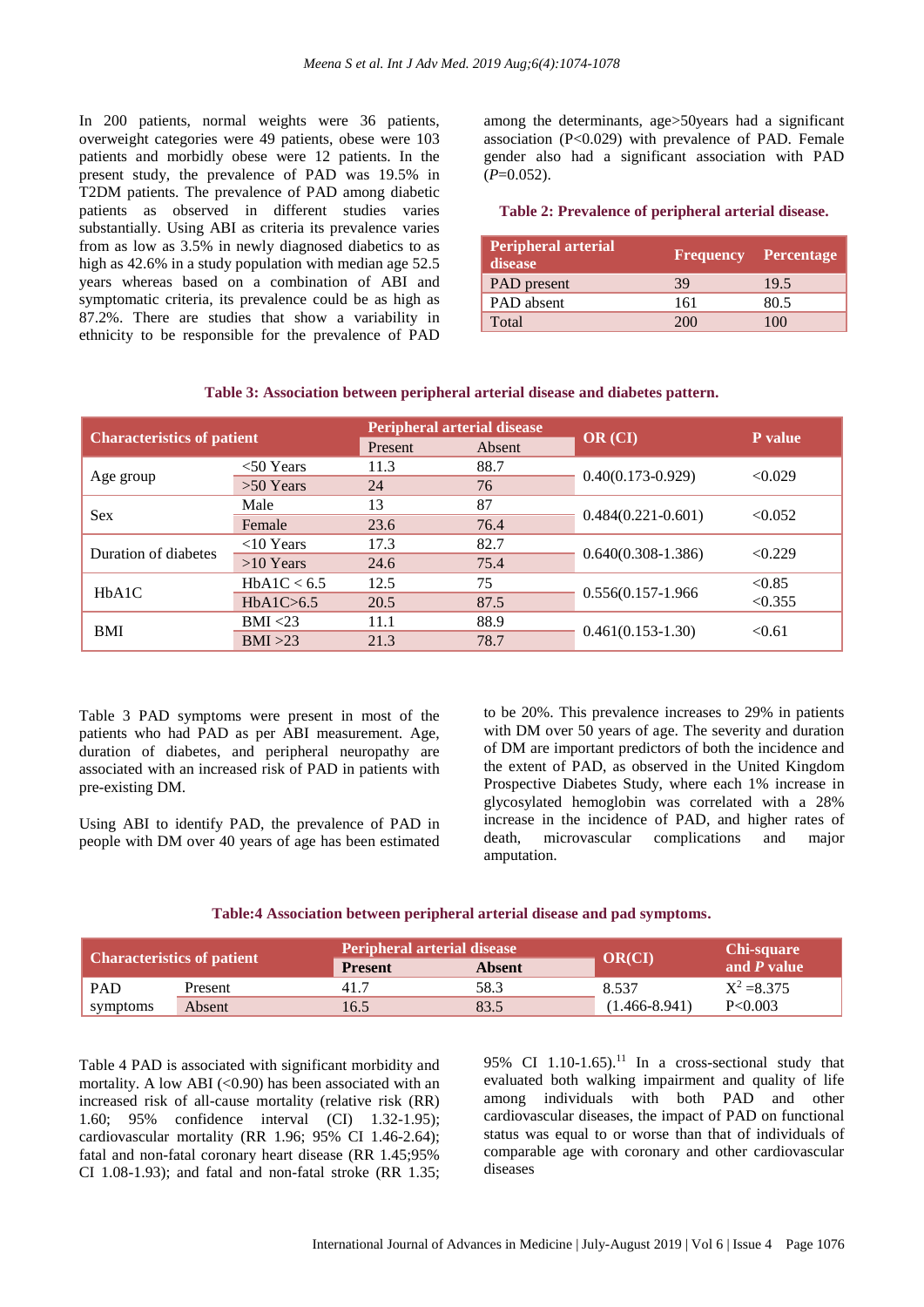#### **DISCUSSION**

Diabetes and smoking are the strongest risk factors for PAD. Other well-known risk factors are advanced age, hypertension, and hyperlipidemia (3). Potential risk factors for PAD include elevated levels of C-reactive protein (CRP), fibrinogen, homocysteine, apolipoprotein B, lipoprotein(a), and plasma viscosity. An inverse relationship has been suggested between PAD and alcohol consumption. 8 In people with diabetes, the risk of PAD is increased by age, duration of diabetes, and presence of peripheral neuropathy. African Americans and Hispanics with diabetes have a higher prevalence of PAD than non-Hispanic whites, even after adjustment for other known risk factors and the excess prevalence of diabetes.<sup>9</sup> For these reasons, a patient with diabetes and PAD may be more likely to present with an ischemic ulcer or gangrene than a patient without diabetes.<sup>10</sup> While amputation has been used by some as a measure for PAD prevalence, medical care and local indications for amputation versus revascularization of the patient with critical limb ischemia widely vary. PAD is a manifestation of atherosclerosis characterized by atherosclerosis occlusive disease of the lower extremities and is a marker for atherothrombotic disease in other vascular beds.<sup>11</sup> The most common symptom of PAD is intermittent claudication, defined as pain, cramping or aching in the calves thighs or buttocks that appears reproducibly with walking exercise and is relieved by rest.<sup>12</sup> Multiple metabolic aberrations in DM, such as advanced glycation end products, low-density lipoprotein cholesterol and abnormal oxidative stress have been shown to worsen PAD . When the imbalance between the needs of the peripheral tissues and the blood supply is produced more or less abruptly (high risk plaque) we are faced with a situation of acute ischemia of thrombotic origin.<sup>13</sup> The clinical manifestation of PAD depends decisively on the number of territories affected. Persons with a sedentary lifestyle and arterial involvement in just 1 zone are often asymptomatic or oligosymptomatic. The other end of the spectrum is formed by persons who have the disease at various sites, in whom critical ischemia is frequent.<sup>14</sup> In this study, patients in the age group of 51- 60 had a higher incidence of PAD compared with others. This has been acknowledged by many studies. In this study, female patients had a higher incidence of PAD  $(P=0.052)$ . This may be because, among the 200 tested, 61.5% were females. Most of the studies shows that males have a higher incidence of PAD because of other risk factors like smoking. In this study, most of the patients who had PAD also had PAD symptoms. (P<0.003) which was contraindicatory to many of the studies where most of the PAD patient were asymptomatic.<sup>15</sup>

The limitations in this study was that we could not perform treadmill tests to capture the severity of the narrowed arteries during walking the confirmatory tests to diagnose PAD are invasive tests like catheter Angiography and noninvasive advancements like Magnetic Resonance Angiography (MRA) or computerized tomography Angiography (CTA), which cannot be used for screening OPD patients.

## **CONCLUSION**

Clinical manifestations of rest pain, ulceration, or gangrene in the foot of a person with diabetes portends limb loss and requires urgent treatment. The frequent presence of neuropathy strongly influences the clinical presentation. The presence of neuropathy blunts pain perception, allowing a later presentation with more severe lesions than in the nondiabetic patient. In a vicious cycle, the presence of PAD increases nerve ischemia, resulting in worsened neuropathy. In addition, such arterial lesions may progress undetected for long intervals due to the distal distribution, making the severity of the underlying PAD often underestimated. Accordingly, diabetic patients with PAD are more likely to present with advanced disease compared with nondiabetic patients. The prevalence of PAD among diabetic patients, both symptomatic and asymptomatic was higher, about 19.5% ABI is a simple and effective method detecting PAD in all diabetic patients. Earlier detection will help prevent lower limb ulcer and cardiovascular morbidities and create awareness to pursue preventive measures.

*Funding: No funding sources Conflict of interest: None declared Ethical approval: The study was approved by the Institutional Ethics Committee*

# **REFERENCES**

- 1. Adams HP Jr, del Zoppo G, Alberts MJ, Bhatt DL, Brass L, Furlan A, et al. Guidelines for the early management of adults with ischemic stroke. Circulation. 2007;115:478-534.
- 2. Agnelli G, Cimminiello C, Meneghetti G, Urbinati S. Polyvascular Atherothrombosis Observational Survey (PATHOS) Investigators. Low anklebrachial index predicts an adverse 1-year outcome after acute coronary and cerebrovascular events. J Thromb Haemost. 2006;4:2599-606.
- 3. Bhatt DL, Steg PG, Ohman EM, Hirsch AT, Ikeda Y, Mas JL, et al. International prevalence, recognition, and treatment of cardiovascular risk factors in outpatients with atherothrombosis. JAMA. 2006;295:180-9.
- 4. Catalano M. Epidemiology of critical limb ischemia. Eur J Med. 1993;2:11-4.
- 5. Criqui MH, Denenberg JO, Langer RD, Fronek A. The epidemiology of peripheral arterial disease: the importance of identifying the population at risk. Vasc Med. 1997;2:221-6.
- 6. European Stroke Organisation (ESO) Executive Committee; ESO Writing Committee. Guidelines for the management of ischaemic stroke and transient ischaemic attack. Cerebrovasc Dis. 2008;25:457-507.